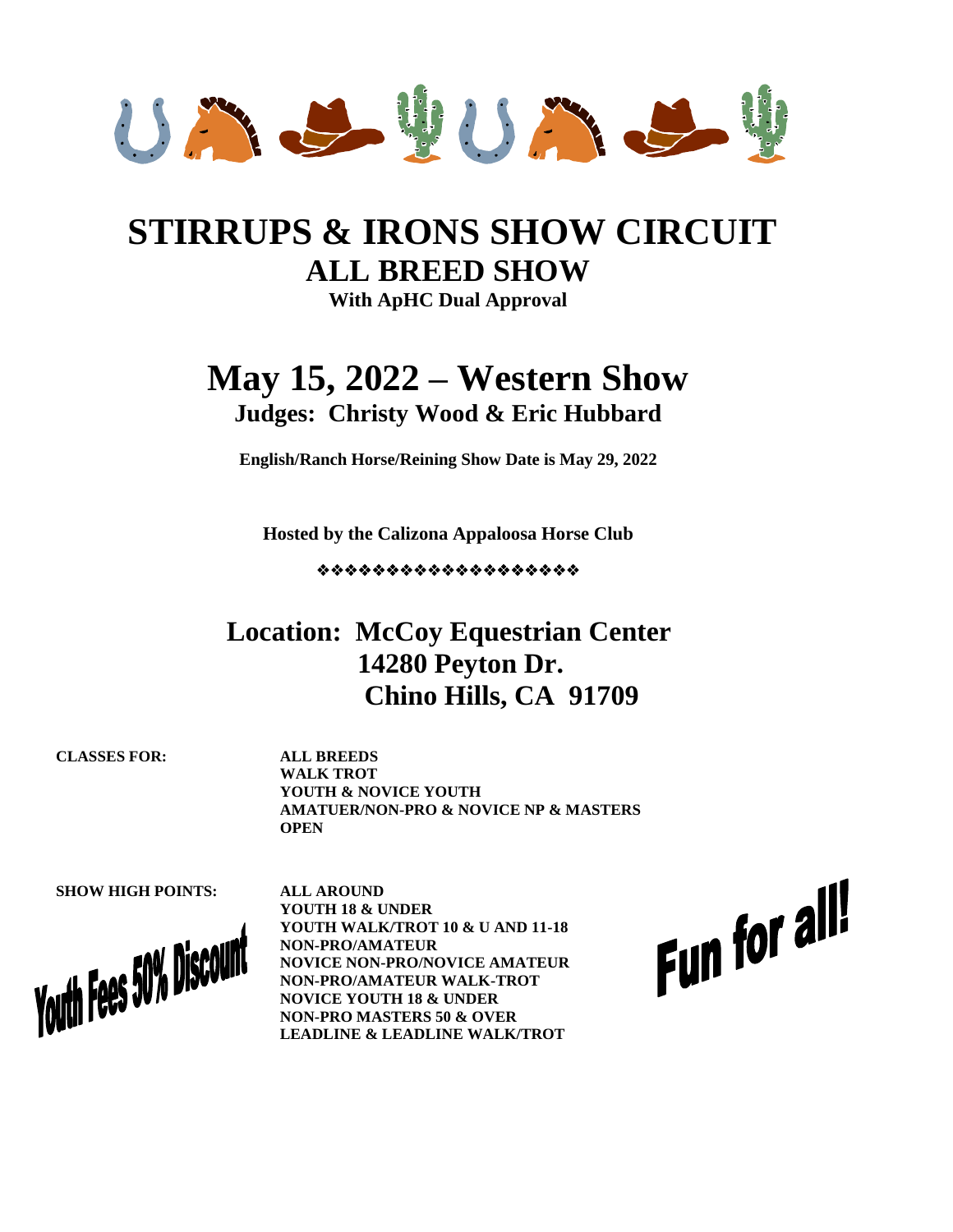## *Stirrups & Irons Show Circuit*

#### *HOSTED BY CALIZONA ApHC*

Show Office opens at 7:00 am, Show starts at 8:00 am Pre-entries accepted up to Friday prior the show until 6:00 pm

Show Manager: Leslie Foxvog (760) 981-9525 Show Secretary: Sheila Shiffert (909) 938-5098

#### **FEES:**

| Open & Non-Pro/Amatuer All day fee,          |                                    |
|----------------------------------------------|------------------------------------|
| one horse any number of exhibitors:          | $$160.00 \quad (2 \text{ Judges})$ |
| Open & Non-Pro/Amatuer Individual Class Fee: | \$20.00 (2 Judges)                 |
| All Youth 50% Discount All day fee,          |                                    |
| one horse any number of youth exhibitors:    | $$80.00 \quad (2 \text{ Judges})$  |
| All Youth 50% Discount Individual Class Fee: | $$10.00$ $(2 \text{ Judges})$      |

(Drug, Grounds, and ApHC point fees not included in fees listed above)

State Drug Fee: \$ 8.00 Grounds Fee: \$30.00 ApHC Points Fee (N/A to All Breed entries) \$4/Open; \$2/Non-Pro and Youth per class

# **Pre-Entries are Greatly Appreciated! Accepted through Friday preceding the show until 6:00 pm**

#### **Contact:**

#### **Sheila Shiffert (909) 938-5098 or Sheila.Shiffert@gmail.com We will also do your entry form over the phone or email.**

#### **GENERAL INFORMATION**

This show is run in accordance with the Rules & Regulations of and in the 2022 Official Handbook of the Appaloosa Horse Club, Inc. Any checks returned by the bank will be subject to a \$25.00 penalty and can be prosecuted under California State Law.

For Appaloosa members: All persons competing in any ApHC sponsored or approved events must be current members of the ApHC; persons competing shall be defined to include owners and exhibitors. If current ApHC card is not presented, dues must be paid at that time. Show Management must inspect all certificates of registration on the horses being shown in approved classes. Entries are to be made in the name of the current recorded owner or owners as indicated by records in the ApHC office and on the certificate of registration presented. Verbal statements of transfer or photocopies of transfers will not be accepted. 2022 ApHC membership cards or photocopies must be presented for each owner and exhibitor. If your card(s) is not available, the appropriate party(ies) must pay their membership fees prior to showing. If you are showing another person's horse, the Show Management must see a copy of the ApHC card for yourself and the owner.

All persons entering approved Non-Pro Classes must hold a current Non-Pro membership card. Horses used by Non-Pro participants must be owned and registered wholly by the participant or a member of the immediate family of the participant. Exception - *\*\*Non-Pro Walk-Trot Program*<sup>\*\*</sup>: No cross entry into three-gaited classes at the same show. To receive National points the Non-Pro must own the horse. To exhibit in walk-trot classes without points, the ownership rule is waived. The Non-Pro may not show another horse in other non-pro classes if a non-owned horse is shown in walk-trot. See complete rules in the 2022 ApHC Handbook.

All Youth competing in approved Youth Classes wishing to receive ApHC National points must ride a horse they own or is owned within the immediate family and must be members of the Appaloosa Youth Association. Any youth rider may participate on horses not owned by themselves and not receive National Points. Youth must wear protective helmets in games and jumping classes.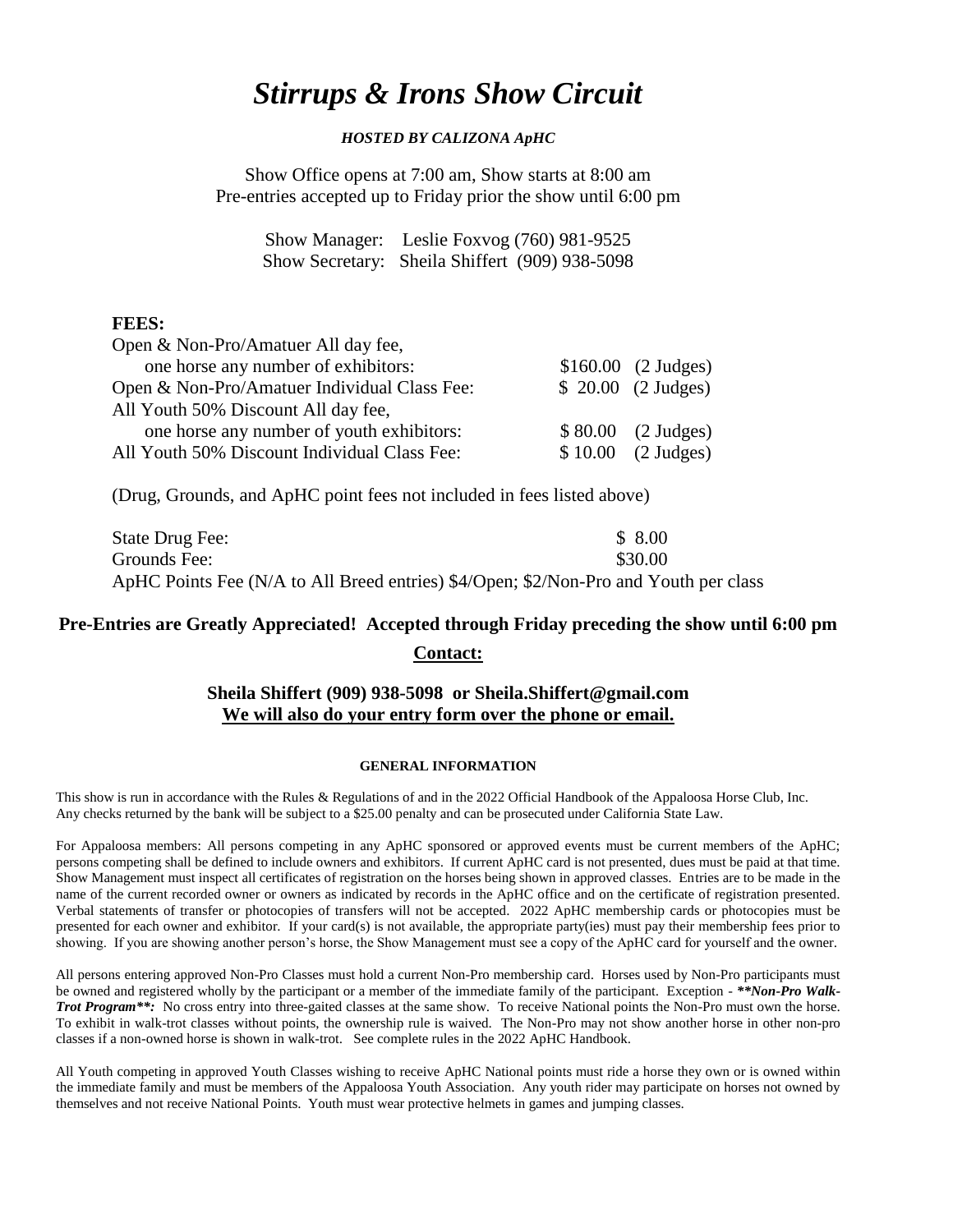### **Show Awards**

Award to  $1<sup>st</sup>$  place Ribbons  $1<sup>st</sup>$  thru  $6<sup>th</sup>$  place Grand/Reserve Halter Champion Awards

#### **Daily Show High Points awarded in the following categories: (Classes to count for Awards)**

All Around **(43, 50, 52, 57, 61, 69, 74, 79, 84) Must show in one open halter, or Color and two performance classes to qualify**

Youth 18 & Under **(2, 17, 22, 26, 29, 37, 42, 54, 56, 65, 70, 75, 80) Must show in one yth halter class, or yth color and two yth performance classes to qualify**

Non-Pro/Amateur **(1, 12, 16, 21, 25, 30, 32, 41, 53, 58, 66, 71, 76, 81) Must show in one Non-Pro halter, or color class and two non-pro performance classes to qualify**

Novice Non-Pro/Amateur **(3, 12, 16, 21, 25, 34, 46, 55) Must show in one Non-Pro halter, or color class and two novice non-pro performance classes to qualify**

> Non-Pro/Amateur Walk-Trot **(5, 39, 48, 64, 68, 73, 78, 83) Must show in two non-pro W/T performance classes to qualify**

Non-Pro/Amateur Masters 50 & Over **(8, 12, 16, 21, 25, 36, 51, 62) Must show in two non-pro masters performance classes to qualify**

> Novice Youth 18 & Under **(7, 17, 22, 26, 38, 49, 60) Must show in one yth halter, or color and two of the designated classes**

Youth Walk/Trot 11 – 18 **(4, 17, 22, 26, 35, 44, 59) Must show in one yth halter, or color class and two of the designated classes**

Youth Walk/Trot 10 & Under **(6, 17, 22, 26, 33, 47, 63, 67, 77, 82) Must show in one yth halter, or color class and two of the designated classes**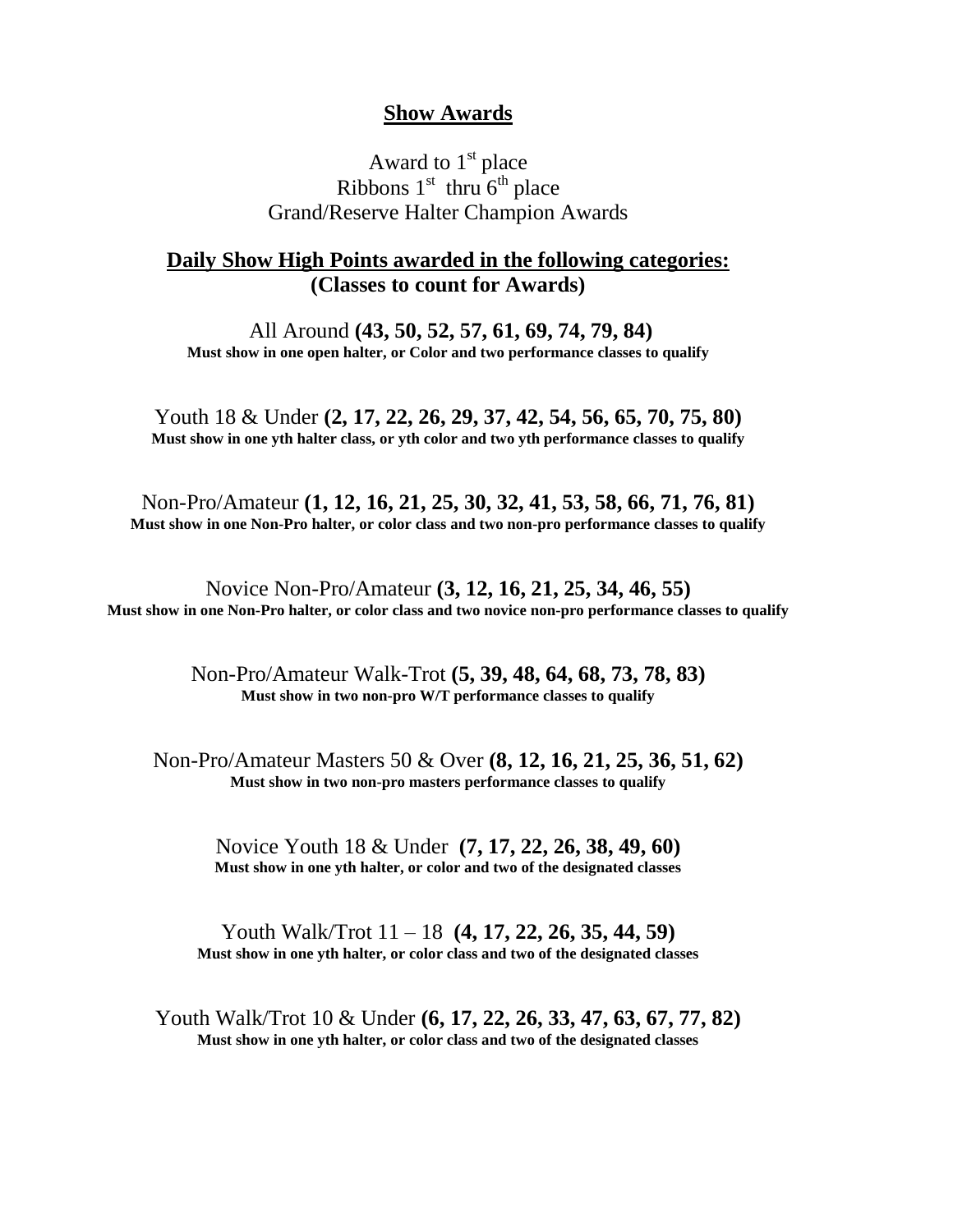## **Stirrups & Irons Show Circuit**

### *Class Schedule for Western Shows – May 15th Classes Begin at 8:00 a.m.*

#### **WESTERN SHOWMANSHIP**

- 1. Non Pro Showmanship
- 2. Youth Showmanship 18 & Under
- 3. Novice Non Pro Showmanship
- 4. Youth W/T 11-18 Showmanship (not ApHC approved)
- 5. Non Pro W/T Showmanship (not ApHC approved)
- 6. W/T 10 & Under Showmanship
- 7. Novice Youth Show. 18 & Under
- 8. Non Pro Masters Showmanship

#### **HALTER**

- 9. Junior Colts 2 yr old & Younger
- 10. Senior Stallions 3 Yr old & Older
- 11. Performance Horse Stallions (Note 1) **GRAND & RESERVE STALLIONS**
- 12. Non Pro Halter Stallions
- 13. Junior Geldings 2 yr old & Younger
- 14. Senior Geldings 3 Yr old & Older
- 15. Performance Horse Geldings (Note 1) **GRAND & RESERVE GELDINGS**
- 16. Non Pro Halter Geldings
- 17. Youth Halter Geldings
- 18. Junior Fillies 2 yr old & Younger
- 19. Senior Mares 3 Yr old & Older
- 20. Performance Horse Mares (Note 1) **GRAND & RESERVE MARES**
- 21. Non Pro Halter Mares
- 22. Youth Halter Mares
- 23. FPD All Ages, All Sexes

#### **MOST COLORFUL**

- 24. Most Colorful at Halter
- 25. Non Pro Most Colorful at Halter
- 26. Youth Most Colorful at Halter

#### **LEADLINE-WESTERN**

- 27. Leadline Equitation 6 & Under
- 28. Walk/Trot Leadline 10 & Under \*\*\*

#### **BAREBACK EQUITATION**

- 29. Bareback Equitation 18 & U
- 30. Non Pro Bareback Equitation

#### **HERITAGE**

31. Heritage All Eras

### **WESTERN EQUITATION/HORSEMANSHIP**

- 32. Non Pro Horsemanship
- 33. W/T Horsemanship 10 & Under
- 34. Novice Non Pro Horsemanship
- 35. Youth W/T 11-18 Horsemanship
- 36. Non Pro Masters Horsemanship
- 37. Youth Horsemanship 18 & Under
- 38. Novice Youth Horsemanship 18&U
- 39. Non-Pro W/T Horsemanship

#### **WESTERN PLEASURE**

- 40. Western Country Pleasure
- 41. Non Pro Western Pleasure
- 42. Youth Western Pleasure 18 & Under
- 43. Junior Horse Western Pleasure
- 44. Youth W/T 11-18 Western Pleasure
- 45. 3 YO S/B Western Pleasure
- 46. Novice Non Pro Western Pleasure
- 47. Youth W/T Western Pleasure 10 & Under
- 48. Non Pro W/T Western Pleasure\*\*\*
- 49. Novice Youth 18 & U Western Pleasure
- 50. Senior Western Pleasure
- 51. Non Pro Masters Western Pleasure

#### **WESTERN RIDING**

- 52. Western Riding Senior Horse
- 53. Non Pro Western Riding
- 54. Youth Western Riding 18&U

#### **TRAIL**

- 55. Novice Non Pro Trail
- 56. Youth Trail 18 & Under
- 57. Junior Horse Trail
- 58. Non Pro Trail
- 59. Youth W/T 11-18 Trail
- 60. Novice Youth 18 & Under Trail (not ApHC approved)
- 61. Senior Trail
- 62. Non Pro Masters Trail
- 63. W/T Trail 10 & Under
- 64. Non Pro Walk/Trot Trail

#### **GAMES**

- 65. Keyhole Youth 18 & Under
- 66. Non Pro Keyhole
- 67. Youth W/T 10 & Under Keyhole
- 68. Non Pro W/T Keyhole
- 69. Keyhole Open/All Ages
- 70. Stake Race Youth 18 & Under
- 71. Non Pro Stakes Race
- 72. Youth W/T 10&U Stakes Race
- 73. Non Pro W/T Stakes Race
- 74. Stakes Race Open/All Ages
- 75. Figure 8 Stakes Race Youth 18&U
- 76. Non Pro Figure 8 Stakes Race
- 77. Youth W/T 10&U Figure 8 States Race
- 78. Non Pro W/T Figure 8 Stakes Race
- 79. Figure 8 Stakes Race Open/All Ages
- 80. Stumps/Barrels Race Youth 18 & Under
- 81. Non Pro Stumps/Barrels Race
- 82. Youth W/T 10&U Stumps/Barrels Race
- 83. Non Pro W/T Stumps/Barrels Race
- 84. Stumps/Barrels Race Open/All Ages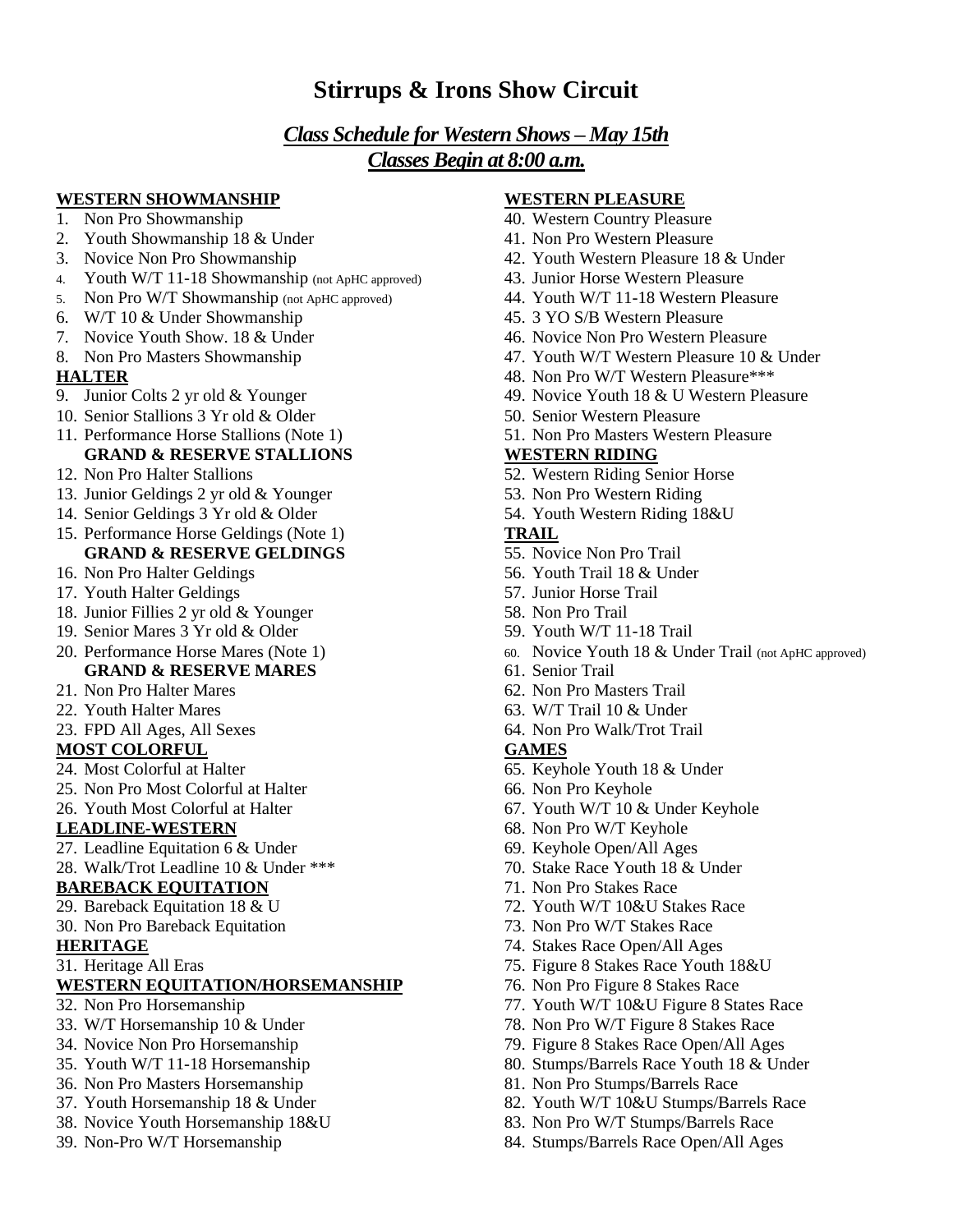## **Have Fun & Show Circuit**

**All Walk/Trot Classes**

No cross entry into three-gaited classes at the same show.

**\*\*ApHC Non Pro Walk Trot Program** 

See Ownership Rules in Show Premium

**\*\*\*Walk/Trot Leadline 10 & Under**

For Youth that remain on a lead that have not shown on their own at any show. Western or English attire based on the show type. Must be able to exhibit walk and jog or sitting trot.

#### **Note (1) – Performance Halter**

*All Breed Horses* – to be eligible to show in Performance Halter must enter and show in a minimum of one (1) Performance (Riding) class.

*ApHC Horses* - to be eligible must have proof of a Performance ROM in accordance with ApHC rules.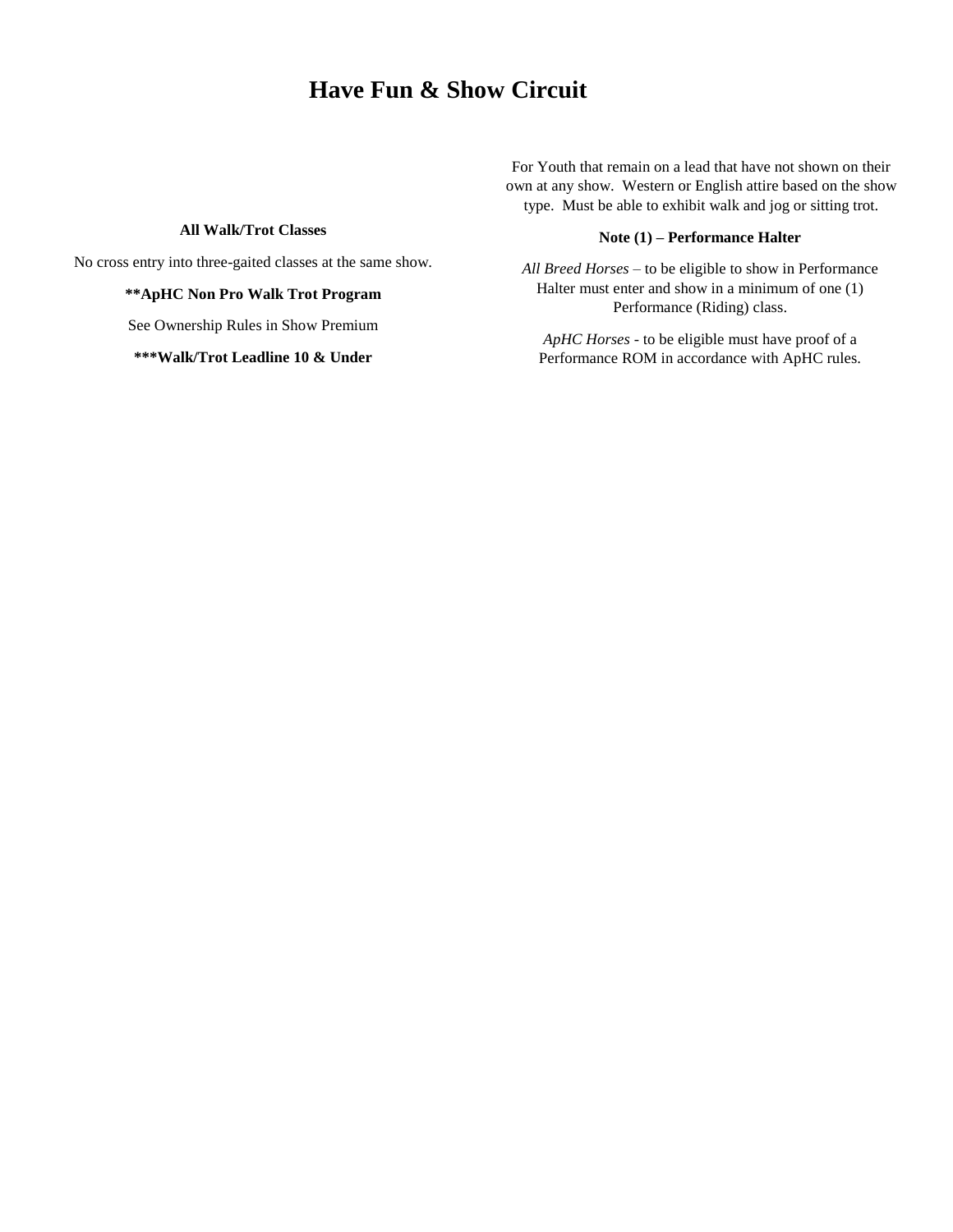| <b>STIRRUPS &amp; IRONS SHOW</b> |
|----------------------------------|
| May 15, 2022                     |

| <b>One Form Per Horse</b>             | Please enter appropriate class numbers and exhibitors for each division.                                                                                                                                                       |           |                                    |                                                                                                  |  |  |  |  |  |
|---------------------------------------|--------------------------------------------------------------------------------------------------------------------------------------------------------------------------------------------------------------------------------|-----------|------------------------------------|--------------------------------------------------------------------------------------------------|--|--|--|--|--|
| Horse's                               |                                                                                                                                                                                                                                |           |                                    |                                                                                                  |  |  |  |  |  |
|                                       |                                                                                                                                                                                                                                |           | <b>Open Exhibitor</b>              |                                                                                                  |  |  |  |  |  |
|                                       | Sex Year Foaled                                                                                                                                                                                                                |           |                                    |                                                                                                  |  |  |  |  |  |
| <b>Current Recorded</b>               |                                                                                                                                                                                                                                |           |                                    |                                                                                                  |  |  |  |  |  |
|                                       | $\text{Owner}(s)$                                                                                                                                                                                                              |           |                                    |                                                                                                  |  |  |  |  |  |
|                                       | Address and the contract of the contract of the contract of the contract of the contract of the contract of the contract of the contract of the contract of the contract of the contract of the contract of the contract of th |           |                                    | $\begin{tabular}{c} Telephone No. ( \hspace{1.5cm} \textcolor{red}{\textbf{2.67}} \end{tabular}$ |  |  |  |  |  |
|                                       |                                                                                                                                                                                                                                |           |                                    | Exhibitor 2022 ApHC#                                                                             |  |  |  |  |  |
|                                       |                                                                                                                                                                                                                                |           | Relationship of Exhibitor To Owner |                                                                                                  |  |  |  |  |  |
|                                       |                                                                                                                                                                                                                                |           |                                    |                                                                                                  |  |  |  |  |  |
|                                       | <b>NON-PRO/AMATUER EXHIBITOR</b>                                                                                                                                                                                               |           |                                    | <b>NON-PRO CLASSES</b>                                                                           |  |  |  |  |  |
| For NP High Point One Horse/One Rider |                                                                                                                                                                                                                                |           |                                    |                                                                                                  |  |  |  |  |  |
|                                       |                                                                                                                                                                                                                                |           |                                    |                                                                                                  |  |  |  |  |  |
|                                       |                                                                                                                                                                                                                                |           |                                    |                                                                                                  |  |  |  |  |  |
| $\text{Telephone No.}$ ( $\qquad$ )   |                                                                                                                                                                                                                                |           |                                    |                                                                                                  |  |  |  |  |  |
| Relationship of Exhibitor<br>To Owner |                                                                                                                                                                                                                                |           |                                    | Non Pro DOB                                                                                      |  |  |  |  |  |
| <b>YOUTH EXHIBITOR</b>                | Exhibitor Name                                                                                                                                                                                                                 |           |                                    | YOUTH CLASSES                                                                                    |  |  |  |  |  |
|                                       |                                                                                                                                                                                                                                |           |                                    |                                                                                                  |  |  |  |  |  |
|                                       |                                                                                                                                                                                                                                |           |                                    |                                                                                                  |  |  |  |  |  |
|                                       |                                                                                                                                                                                                                                |           |                                    |                                                                                                  |  |  |  |  |  |
| Relationship of Exhibitor<br>To Owner |                                                                                                                                                                                                                                |           | $2022$ ApHC#                       |                                                                                                  |  |  |  |  |  |
|                                       |                                                                                                                                                                                                                                | Youth DOB |                                    |                                                                                                  |  |  |  |  |  |

**OPEN CLASSES**

**EXHIBITOR #**

Certificate of Registration and Proof of 2022 ApHC Membership must be presented to Show Management. Owner and Exhibitor must be current ApHC members. Applications are available at the show office. ApHC cards must be presented or dues will have to be paid.

By completion of this entry, I/we hereby agree to indemnify and hold harmless the Calizona ApHC, and McCoy Equestrian Center, all and singular, the directors, officers, members, employees or agents thereof from and against any loss, cost or expenses, or any claims thereof, of whatever nature, arising or to arise against and on account or by reason of entry or entries made at the Stirrup & Irons Show, or by reason of stabling my horse at McCoy Equestrian Center. I hereby represent and agree that in the event entry or entries are made for and on behalf of a minor, or entries are made for and on behalf of another person other than a minor under the age of 21 years, that I have full authorization and privilege to make such entry for and on behalf of such other person.

**If you are entering a Games class in any division you must complete the "Games Release" form available at the show office. You must have the completed form for each exhibitor in the show office prior to riding in any games class.**

| Registered Owner/Agent<br>Date |  |                           | Parent of Minor Exhibitor                                                                                         | Date |
|--------------------------------|--|---------------------------|-------------------------------------------------------------------------------------------------------------------|------|
| eMail Entries to:              |  | Sheila.Shiffert@gmail.com | Sheila Shiffert, Show Secretary or Call Entries to: (909) 938-5098<br>Please submit entries prior to May 10, 2022 |      |